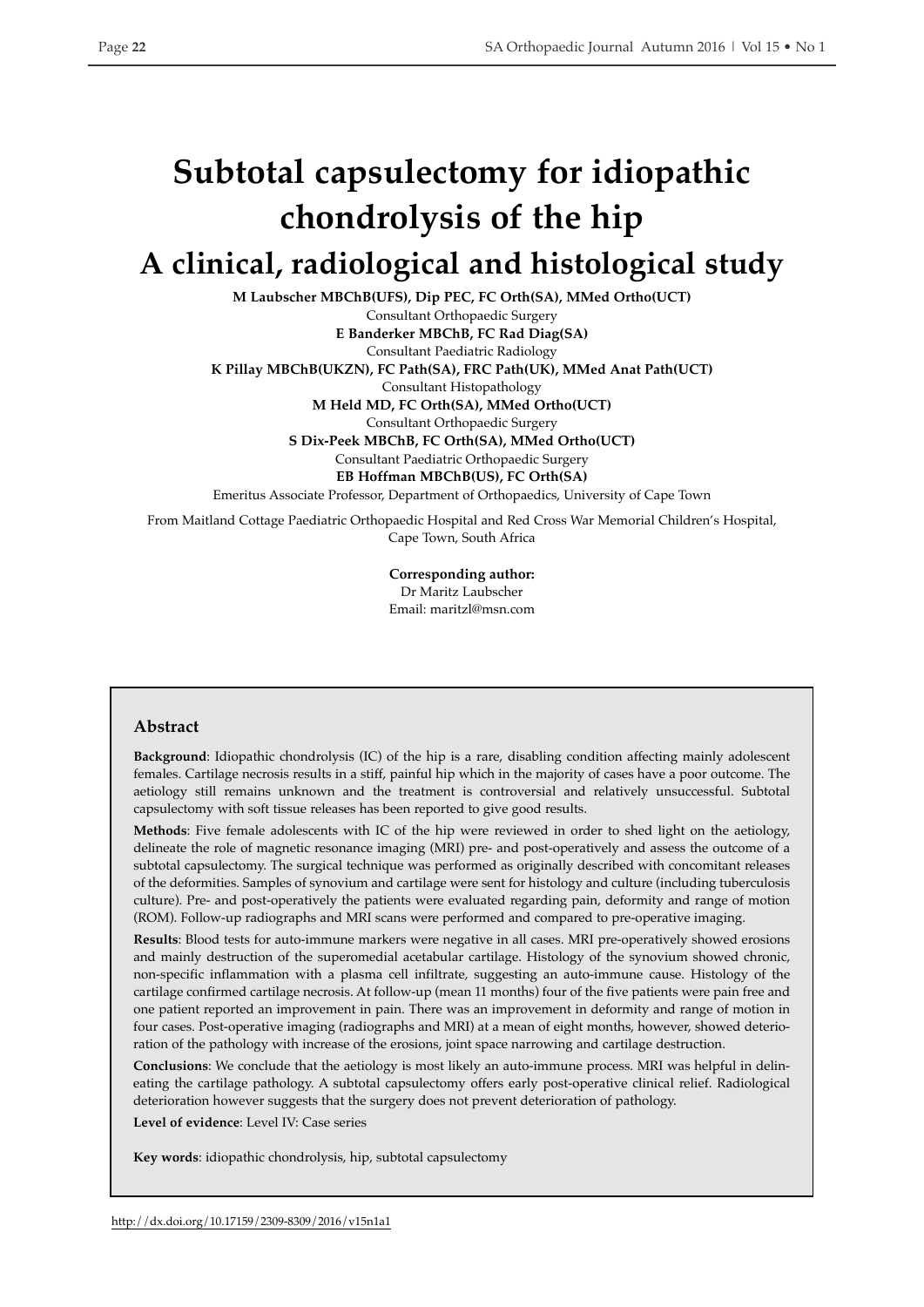## **Introduction**

Idiopathic chondrolysis of the hip is a very rare disorder that occurs mostly in adolescents with fewer than 130 cases documented. <sup>1</sup> It is characterised by rapid cartilage necrosis of the hip joint, not associated with trauma, slipped upper femoral epiphysis (SUFE), infection or other demonstrable causes. <sup>2</sup> Patients present with insidious onset of pain, a limp and a typical flexion, abduction and external rotation deformity of the hip joint.

It was first described in nine adolescents by Jones in 1971. The disease did not conform to other known conditions justifying the recognition of a distinct clinical entity. 3 In 1982 Sparks and Dall from the same unit reported on the original series and a further nine patients. They confirmed the existence of the condition and reported a progressive downhill course with a poor outcome in 88% of cases despite different treatment strategies. 4 Subsequently the condition was verified with reported cases from around the world. 5–15

Various treatment strategies have been advocated. Nonoperative treatment with non-steriodal anti-inflammatory drugs (NSAIDs), non-weight bearing and physiotherapy, including continuous passive motion (CPM), are used. 16–18 In 1988 Roy and Crawford reported on a subtotal capsulectomy with soft tissue releases followed by aggressive rehabilitation. <sup>19</sup> Three cases were treated with good results. Subsequent studies reported indifferent results with the same technique. 20

The purpose of our study was to try and shed light on the aetiology, to delineate the role of MRI and to assess the outcome of subtotal capsulectomy.

## **Materials and methods**

Five adolescent female patients with a mean age of 11 years (range 10 to 12 years) were treated for IC from January 2011 to August 2012. The median duration of symptoms at presentation was 2 months (range 2–24 months). We performed a retrospective review of prospectively collected data on these patients. No patients were excluded from analysis.

Pre-operatively the patients were assessed clinically. Blood work-up included full blood count, erythrocyte sedimentation rate (ESR), rheumatoid factor, antinuclear factor and anti-neutrophil cytoplasmic antibodies. A chest radiograph and a Mantoux skin test were done. Pelvic radiograph, computed tomography (CT) and MRI scans of the hip were performed. Standardised MRI anatomical imaging planes using conventional joint imaging protocols as well as cartilage-specific imaging sequences were employed to distinguish the different zones of cartilage (physeal, epiphyseal and articular cartilage) in children. In addition to the routine sequences used for the evaluation of cartilage in adults (intermediate/proton density with fat suppression and T1-weighted spoiled gradient recalled echo with fat suppression), we also employed T2-weighted sequences that help differentiate the low signal epiphyseal cartilage from the higher signal physeal and articular cartilages. 21

All patients underwent an extensive course of nonoperative management that included NSAIDs, physiotherapy and CPM. All five patients underwent subtotal capsulectomy with soft tissue releases. The surgical technique was as described by Roy and Crawford. <sup>19</sup> A 1 cm strip of hip capsule was excised for an arc of 270°. The posterior 90° was spared to preserve the blood supply to the femoral head. A psoas tenotomy at the pelvic brim and a release of the straight head of the rectus femoris muscle were done to release the flexion contracture of the hip. The tensor fascia lata was released to improve the abduction deformity. Synovial biopsies were sent for histology and culture (including TB culture) and a cartilage biopsy taken from the periphery of the femoral head was sent for histology.

Post-operatively the patients were initially treated in bilateral skin traction. After 7 to 10 days physiotherapy, including CPM, was initiated. Patients received NSAIDs for 6 weeks.

At a mean follow-up of 11 months (range 9–16 months) the patients were assessed for pain and ROM. Follow-up radiographs and MRI scans were done at a mean of 8 months to assess the disease progression.

#### **Results**

All the patients presented with pain and stiffness of the affected hip. Examination revealed an antalgic, Trendelenburg gait and a painful, stiff hip with a flexion, abduction and external rotation deformity in all cases (*Table I*). All blood tests including the auto-immune markers were normal. Chest radiographs were clear and Mantoux skin tests negative in all cases.

Initial pelvic radiographs revealed osteopaenia, concentric joint space narrowing (less than 3 mm) and the deformity was visible in all cases (*Figure 1*). In one case subchondral erosions were visible on plain radiograph. Two cases fulfilled radiological criteria for protrusio bilaterally. CT confirmed osteopaenia and joint space narrowing in all cases, and subchondral erosions were seen in three cases (*Figure 2*). MRI scan at presentation was performed in four patients (it was not performed in one case due to resource restrictions). In all four cases where an initial MRI was performed joint space narrowing and marrow oedema was seen (*Figure 3-A*).

|  |  |  | Table I: Pre-operative and latest follow-up deformity and ROM |  |  |  |
|--|--|--|---------------------------------------------------------------|--|--|--|
|--|--|--|---------------------------------------------------------------|--|--|--|

|                             | Mean value (range)                              |                                                |  |
|-----------------------------|-------------------------------------------------|------------------------------------------------|--|
|                             |                                                 | Pre-operative Latest follow-up                 |  |
| Deformity                   |                                                 |                                                |  |
| Fixed-flexion deformity     | $31^{\circ} (20^{\circ} - 45^{\circ})$          | $26^{\circ}$ (20 $^{\circ}$ -30 $^{\circ}$ )   |  |
| Abduction deformity         | $22^{\circ}$ (10 $^{\circ}$ -30 $^{\circ}$ )    | $13^{\circ}$ (0°–30°)                          |  |
| External rotation deformity | $20^{\circ}$ (10 $^{\circ}$ -30 $^{\circ}$ )    | $8^{\circ}$ (0 <sup>o</sup> -30 <sup>o</sup> ) |  |
| Range of motion             |                                                 |                                                |  |
| Flexion-extension arc       | $25^{\circ}$ (0 <sup>o</sup> -60 <sup>o</sup> ) | 40° (30°–60°)                                  |  |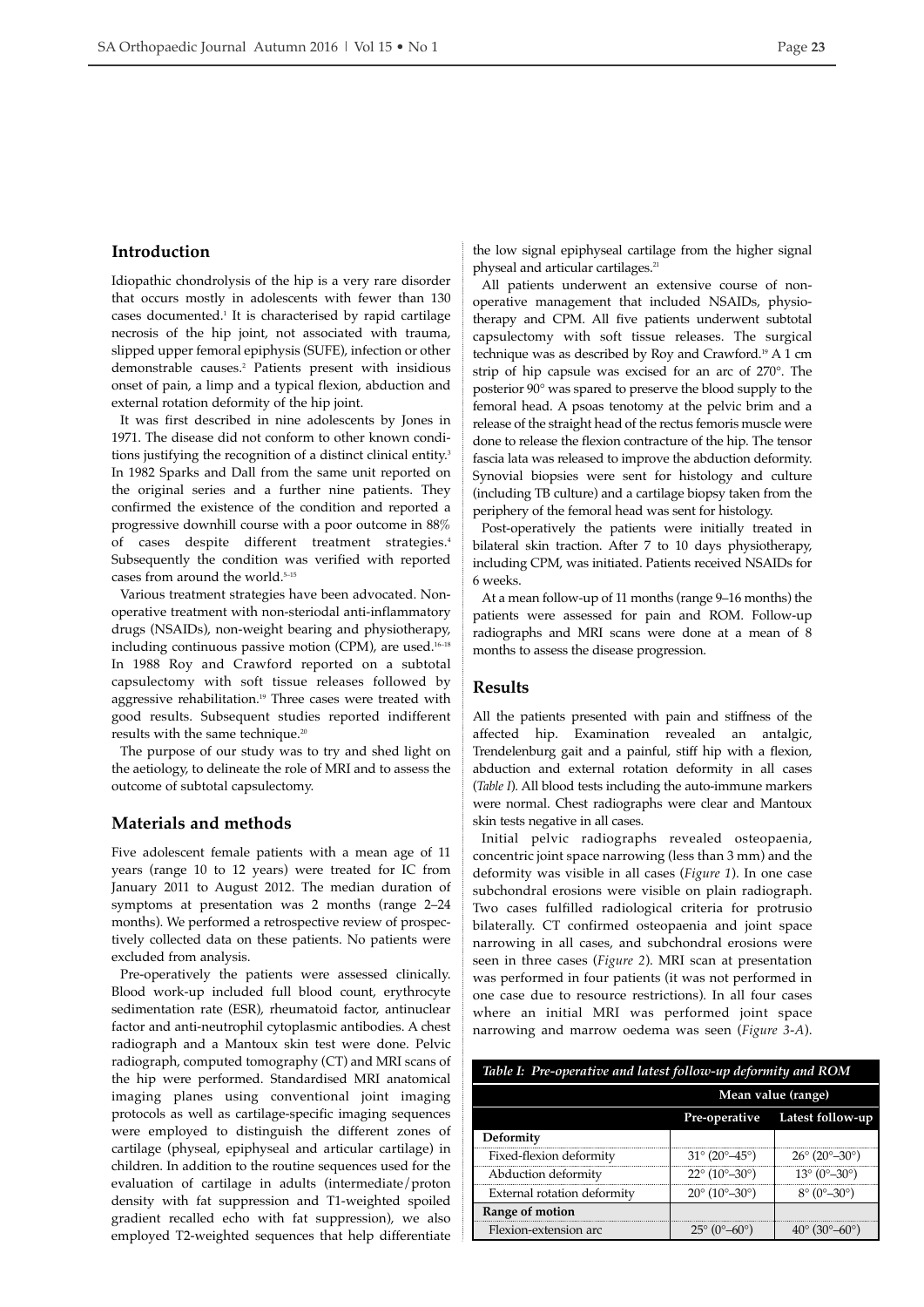

*Figure 1. A-P radiograph of the pelvis of an 11-year-old girl with iC of the right hip showing typical findings of osteopaenia, joint space narrowing, closure of the femoral capital physis and flexion, abduction and external rotation deformities*



*Figure 2. Coronal Ct scan of the same patient confirming joint space narrowing and also showing a subchondral erosion on the acetabular side. Also note the demineralisation as compared to the normal left hip.*

Subchondral erosions were seen in three out of four cases (*Figure 3-B*). The cartilage loss and erosions were mostly acetabular and mainly in the superomedial weight bearing area of the acetabulum (*Figure 3-D*). Slight synovial enhancement was seen in one case.

Non-operative treatment failed in all cases. Histological examination of the synovium showed signs of mild, nonspecific chronic inflammation with a perivascular infiltrate of lymphocytes and plasma cells in all cases. There was no evidence of granulomatous inflammation *(Figure 4-A)*. Macroscopically, the cartilage appeared lustreless. Microscopically, there was an outer layer of fibroblastic tissue with an adjacent layer of degenerate chondrocytes. There were viable chondrocytes at the base (*Figure 4-B*). Microbiological culture was negative in all cases, including extended TB culture.

At the last follow-up all patients subjectively felt that their pain had improved. Four patients felt that their hips were pain-free. The gait improved in four out of the five cases. The deformity was improved in four cases. In one case the patient's hip was still painful and there was no improvement in the deformity (*Table I*).

Post-operative radiographs showed deterioration of the joint space narrowing in four of the five cases. On follow-up MRI subchondral erosions were now visible in all five hips and cartilage destruction was worse compared to the pre-operative MRI in all four cases with pre-operative MRI.

## **Discussion**

Idiopathic chondrolysis occurs mostly unilaterally, although bilateral cases have been described.<sup>22,23</sup> It affects adolescents with a predominance among girls, but male cases and cases presenting shortly after skeletal maturity have been described. <sup>24</sup> Initially it was thought to occur in individuals of African descent only, but subsequently cases have been documented from different races across the world.<sup>2,24</sup> Literature is limited to case studies and small case series.

The presence of stiffness accompanied by radiographic osteopaenia and concentric reduction of the joint space to less than 3 mm can be considered a diagnostic criterion for IC.<sup>1,2</sup> In our setting the main differential diagnosis is atrophic-type tuberculosis of the hip. 25,26

## **Aetiology**

The aetiology remains unknown. Theories include an auto-immune process in genetically susceptible individuals<sup>5,27</sup> and mechanical theories. The most widely accepted theory is that the articular cartilage destruction is due to an auto-immune response in genetically susceptible individuals. 1,2,28 Supporters of this theory have shown inflammatory cell infiltrates and immunoglobulin deposits in the synovium of the hip joints. 5,27,30,31 Some authors have shown serological abnormalities. <sup>2</sup> In our series auto-immune markers were all negative. A slightly elevated ESR of less than 30 mm/h has been reported. 32 The synovial inflammatory infiltrate, especially plasma cells, supports the theory of an auto-immune disease. This suggests that the powerful anti-inflammatory properties of the tumour necrosis factor-blockers might be useful. There is a single case study of successful treatment with etanercept.<sup>33</sup>

Mechanical theories for IC are a decrease in synovial nutrition, 29,34 a mechanical insult with release of chondrolytic enzymes<sup>2</sup> or an increase in intracapsular pressure which is supposedly released by subtotal capsulectomy. <sup>19</sup> In SUFE the mechanical theory is supported by the fact that persistent pin or screw penetration in the antero-superior weight-bearing quadrant of the femoral head resulted in chondrolysis.<sup>35,36</sup>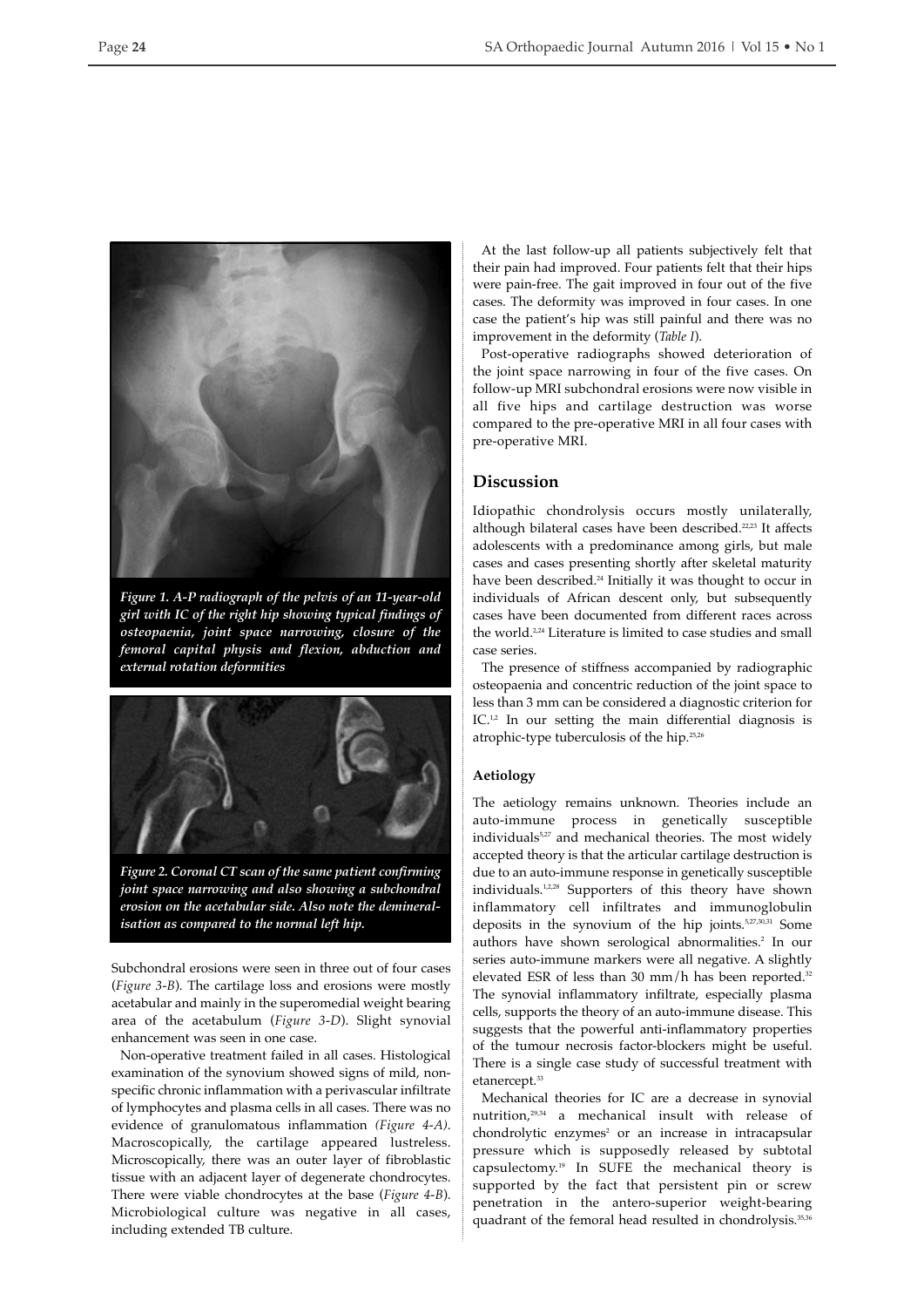

*Figure 3. representative images from our series to demonstrate typical Mri features:*

- A) Normal right hip: Coronal T2-weighted (T2W) Fast Field Echo (FFE) sequence showing normal high signal acetabular *and femoral head cartilage*
- B) Abnormal left hip: Coronal T2W FFE sequence with fat suppression showing joint space narrowing, loss of both *acetabular and femoral head cartilage (most evident along the superior joint compartment) and small femoral head subchondral bone cysts*
- *C) Marrow oedema: Coronal Short t1 inversion recovery (Stir) sequence showing contiguous right femoral head and acetabular high signal marrow oedema*
- D) Normal cartilage: Coronal T1W 3D THRIVE (TR 8.1; TE 3.7) sequence showing normal acetabular and femoral *cartilage*
- E) Acetabular cartilage loss: Sagittal T1W 3D THRIVE (TR 8.1; TE 3.7) sequence showing acetabular cartilage loss



*Figure 4: histological findings (haematoxylin and eosin stains were utilised)*

- *A) Synovial biopsy showing a perivascular infiltrate of lymphocytes and plasma cells*
- B) Cartilage biopsy showing an outer layer of fibroblastic tissue with an adjacent layer of degenerate chondrocytes and *viable chondrocytes at the base*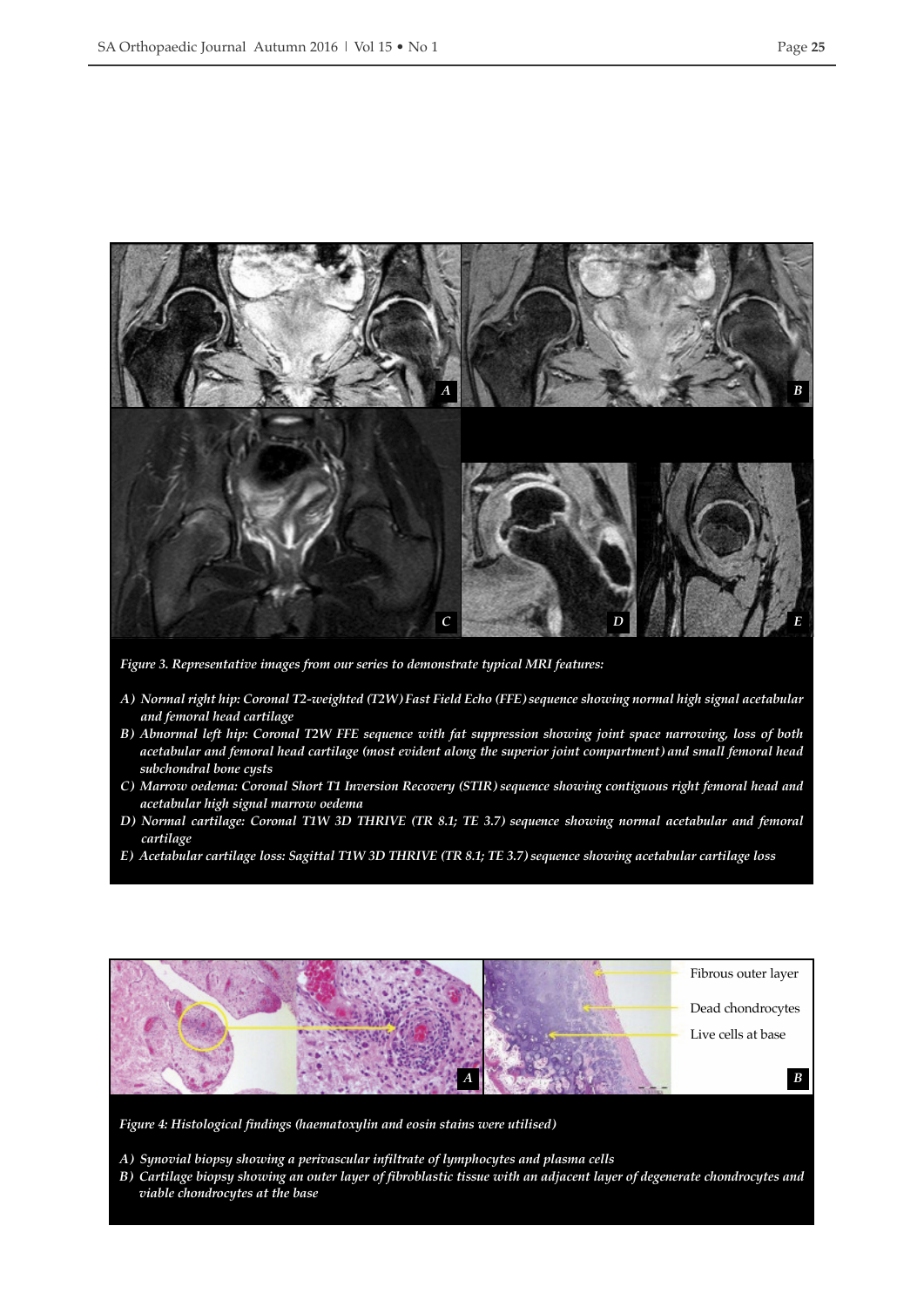Hips with transient penetration or penetration of the postero-inferior quadrant did not develop chondrolysis. Removal of the penetrating metal ware had a 75% chance of recovery. Those patients however, who had chondrolysis at presentation before surgery, were all female of African descent with chronic moderate or severe slips, suggesting a genetic and mechanical cause. The results of these hips are poor in the majority of cases, 36 which is similar to that of IC reported from the same unit.<sup>4</sup> Some authors suggest IC to be a form of cartilaginous dysplasia. 37

Ippolito *et al*. in an ultrastructural study of the articular cartilage in IC found no resemblance to the chronic degenerative changes seen in osteoarthritis. They concluded IC to be a pathological process which, unlike osteoarthritis, runs its course very quickly. 30

#### **Imaging**

Plain radiography is the initial investigation of choice and in the appropriate clinical setting, no further radiological investigation is necessary. Radiographs are frequently normal early on in the disease process. <sup>1</sup> Subsequent findings reveal joint space narrowing, juxta-articular osteopaenia and small subchondral irregularities together with remodelling of the femoral neck and epiphysis.<sup>38</sup> Premature closure of the femoral capital physis<sup>9</sup> and protrusio acetabuli <sup>39</sup> is also documented. Late manifestations of the disease reflect the secondary degenerative changes of osteoarthritis. 4

Our investigation demonstrated the typical plain radiographic findings of joint space narrowing, juxtaarticular osteopenia and joint deformity. In addition, two cases revealed bilateral protrusio acetabuli according to radiographic criteria. Some authors have implicated the same disease process in IC and primary acetabular protrusio despite their distinct natures. <sup>39</sup> Only one case in our series demonstrated subchondral erosions on the initial radiograph.

CT, though superior in depicting anatomical detail and in its sensitivity for detecting subchondral bone erosions (three out of five cases at presentation), its benefit over and above plain radiography is negated by the radiation burden, particularly in the vulnerable paediatric setting. Hence this has subsequently been excluded from our diagnostic workup.

We found MRI useful in aiding diagnosis in difficult cases as well as assessing progression of the disease. MRI findings are divided into early and late features. Early features included focal cartilage loss, bone marrow oedema, a small joint effusion without significant synovial enhancement, muscle wasting and signs of bone remodelling. 38,40,41 Late features were widespread cartilage loss and bone erosions.<sup>38</sup>

Our case series demonstrated similar features with the notable exception of early articular cartilage destruction affecting the acetabular cartilage (superomedial weightbearing areas) more than the femoral head cartilage as

suggested by earlier reports. 38,40 Synovial enhancement was documented in one of four of the initial MRI studies in our series. Slight synovial enhancement has been described in the early phase of IC. <sup>40</sup> Significant synovial enhancement is however more suggestive of juvenile idiopathic arthritis (JIA) or chronic infections including TB. MRI is therefore useful in both the diagnostic workup and for the follow-up of disease progression in IC and is routinely employed in suspected cases in our practice.

The only realistic differential diagnosis to be entertained in the local clinical scenario is that of atrophic-type tuberculosis of the hip. A study by Reardon *et al.* compared radiographs of eight patients with IC and nine with atrophic tuberculosis. Plain radiographs of the TB hips showed peri-articular erosions which were absent in IC. <sup>26</sup> In the current study three hips had subchondral erosions at presentation on CT and MRI, mainly superomedially in the acetabulum. Monoarthritis of the hip in JIA is invoked as a likely mimic in the literature, <sup>1</sup> but has never been documented at our institution.

#### **Outcome**

The natural history of idiopathic chondrolysis is unpredictable. A variety of outcomes from spontaneous resolution to painful ankylosis has been described.<sup>1,3,4</sup> There appears to be two stages in the disease with an initial acute stage with onset of symptoms caused by an inflammatory response. This is followed by a chronic phase with an unpredictable course. 1,2

Several authors describe spontaneous resolution of the condition over time. 9,10,42 This is not our experience, with none of our patients responding to prolonged non-operative management.

An interesting finding was that the ROM improved under general anaesthetic prior to surgery in all cases. This confirms that muscle spasm contributes to the deformity as shown by previous authors.<sup>3</sup>

Roy and Crawford in 1988 described a subtotal capsulectomy with soft tissue releases and aggressive rehabilitation in three cases. <sup>19</sup> Although intracapsular pressure was never measured they felt it relieved increased intracapsular pressure. They described good results with improvement in pain and range of motion in all cases, which was reproduced by some authors. <sup>13</sup> They also reported restoration of the joint space on radiographs. <sup>19</sup> Other authors however reported clinical and radiological progression of the disease following similar surgical procedures<sup>39,40,43</sup> and early clinical improvement with radiological deterioration and no long-term benefit. <sup>20</sup> In all our cases the pain was improved following surgery, with four out of five cases pain-free. The deformity was also improved in four cases, with a slight improvement of the ROM of the hip. In all five cases though there was radiological progression. On plain radiograph there was deterioration of the joint space narrowing and more subchondral erosions were visible.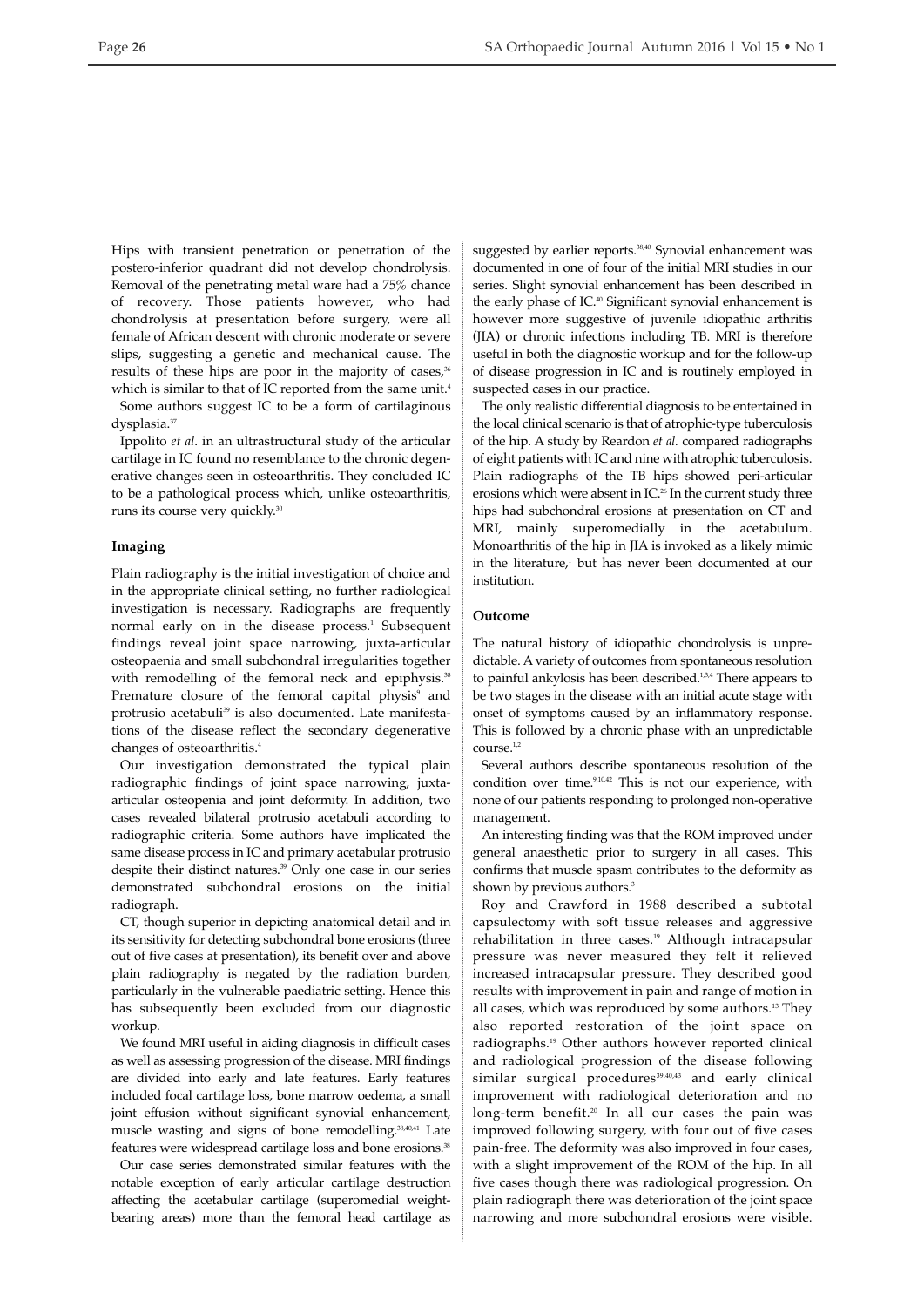Follow-up MRI revealed more severe cartilage destruction in all cases. From these findings we conclude that although the subtotal capsulectomy offers some relief of pain and deformity, it does not alter the progression of the disease. It does however allow the hip to stiffen up in a more favourable position.

Other treatment modalities have been described. Aldegheri *et al.* reported clinical improvement despite radiological deterioration in cases of articulated distraction for chondrolysis secondary to SUFE.<sup>44</sup> Articulated distraction has also been described for the adolescent arthritic hip due to other causes with encouraging results. <sup>45</sup> Our experience with this technique in chondrolysis in SUFE was disappointing. Salter *et al.* in 1980 demonstrated the effect of CPM on healing of full thickness defects in articular cartilage. <sup>46</sup> In theory it should be possible to address acetabular cartilage loss with chondrogenesis through metaplasia by drilling subchondral bone and CPM. The viable chondrocytes shown in the basal cartilage at histology may benefit from this treatment. The use of biological agents like etanercept is also a possibility as discussed earlier. <sup>33</sup> More research is needed on these novel treatments.

#### **Limitations**

The main limitation of our study is the retrospective nature as well as the lack of a clinical scoring system to evaluate outcome. We also had a small series, but due to the extreme rarity of the condition most studies on the topic are limited to small case series.

## **Conclusions**

We conclude that the aetiology is most likely an autoimmune process. MRI was helpful in delineating the cartilage pathology, which was mainly on the acetabular side. A subtotal capsulectomy offers early post-operative clinical relief. Radiological deterioration suggests that the surgery does not prevent progression of the pathology.

#### **Conflict of interest statement**

None of the authors received funding or reported a conflict of interest regarding this study. This study is not based on a previous communication.

#### **References**

- 1. Segaren N, Abdul-Jabar HB, Segaren N, Hashemi-Nejad A. Idiopathic chondrolysis of the hip: presentation, natural history and treatment options. *J Pediatr Orthop B*. 2014;**23**(2):112–16.
- 2. Dobbs MB, Morcuende JA. Other conditions of the hip. In: Morrissy RT, Weinstein SL, eds. *Lovell&Winter's Pediatric Orthopaedics*. 6th ed. Philadelphia: Lippincot Williams&Wilkens; 2006:1147–52.
- 3. Jones BS. Adolescent chondrolysis of the hip joint. *South African Med J*. 1971;**(February)**:196–202.
- 4. Sparks LT, Dall G. Idiopathic chondrolysis of the hip joint in adolescents. *South African Med J*. 1982;**61**(June):883–86.
- 5. Moule NJ, Golding JSR. Idiopathic chondrolysis of the hip. *Clin Radiol*. 1974;**25**(2):247–51.
- 6. Wenger DR, Mickelson MR, Ponseti I V. Idiopathic chondrolysis of the hip. Report of two cases. *J Bone Joint Surg Am*. 1975;**57**(2):268–71.
- 7. Duncan JW. The Bizarre Stiff Hip. *JAMA*. 1975;231(4):382.
- 8. Smith EJ, Ninin DT, Keays AC. Idiopathic chondrolysis of the hip. A case report. *South African Med J*. 1983;**63**(3):88–  $90^{\circ}$
- 9. Bleck EE. Idiopathic chondrolysis of the hip. *J Bone Joint Surg Am*. 1983;**65**(9):1266–75.
- 10. Daluga DJ, Millar EA. Idiopathic chondrolysis of the hip. *J Pediatr Orthop*. 1989;**9**(4):405–11.
- 11. Donnan L, Einoder B. Idiopathic chondrolysis of the hip. *ANZ J Surg*. 1996;**66**(8):569–71.
- 12. Kozlowski K, Scougall J. Idiopathic chondrolysis diagnostic difficulties. *Pediatr Radiol*. 1984;**14**(5):314–17.
- 13. Nutthapong Wongwiwat M. Idiopathic chondrolysis of the hip: A case report and review of the literature. *Thai J Orthop Surg*. 2006;**31**(2):94–99.
- 14. Sivanantham M, Kutty MK. Idiopathic chondrolysis of the hip: case report with a review of the literature. *ANZ J Surg*. 1977;47(2):229–31.
- 15. Van der Hoeven H, Keessen W, Kuis W. Idiopathic chondrolysis of the hip: A distinct clinical entity? *Acta Orthop Scand*. 1989;**60**(6):661–63.
- 16. Hughes AW. Idiopathic chondrolysis of the hip: a case report and review of the literature. *Ann Rheum Dis*. 1985;**44**(4):268–72.
- 17. Bilski P, Snela S. Difficulties in treating chondrolysis and avascular necrosis of the hip in adolescent patients. *Ortop Traumatol Rehabil*. 2006;**8**(1):34–40.
- 18. François J, Mulier M. Idiopathic chondrolysis of the hip: A case report. *Acta Orthop Belg*. 2007;**73**(5):653–57.
- 19. Roy DR, Crawford AH. Idiopathic chondrolysis of the hip: management by subtotal capsulectomy and aggressive rehabilitation. *J Pediatr Orthop*. 1988;**8**:203–207.
- 20. Del Gouz Garcia A, Fernandez PL, Gonzalez MPC, Garcia AC, Gonzalez LR, Jimenez JP. Idiopathic chondrolysis of the hip: Long-term evolution. *J Pediatr Orthop*. 1999;**19**(4):449–54.
- 21. Jaramillo D. Cartilage imaging. *Pediatr Radiol*. 2008;**38** Suppl 2:256–258.
- 22. Rachinsky I, Boguslavsky L, Cohen E, Hertzanu Y, Lantsberg S. Bilateral idiopathic chondrolysis of the hip. *Clin Nucl Med*. 2000;**25**(12):1007–1009.
- 23. Rowe LJ, Ho EK. Idiopathic chondrolysis of the hip. *Skeletal Radiol*. 1996;**25**(2):178–82.
- 24. Ippolito E, Ricciardi-Pollini PT. Chondrolysis of the hip (idiopathic and secondary forms). *Ital J Orthop Traumatol*. 1981;**7**(3):335–44.
- 25. Campbell JAB, Hoffman EB. Tuberculosis of the hip in children. *J Bone Joint Surg Br*. 1995;**77**(2):319–26.
- 26. Reardon TC, Holm H, Solomon R, Sparks LT, Hoffmann EB. Idiopathic chondrolysis versus atrophic tuberculosis of the hip in children: the problem of differential diagnosis. *J Bone Jt Surgery, Br Vol*. 2003;**85-B**(SUPP II):148.
- 27. Eisenstein A, Rothschild S. Biochemical abnormalities in patients with slipped capital femoral epiphysis and chondrolysis. *J Bone Joint Surg Am*. 1976;**58**(4):459–67.